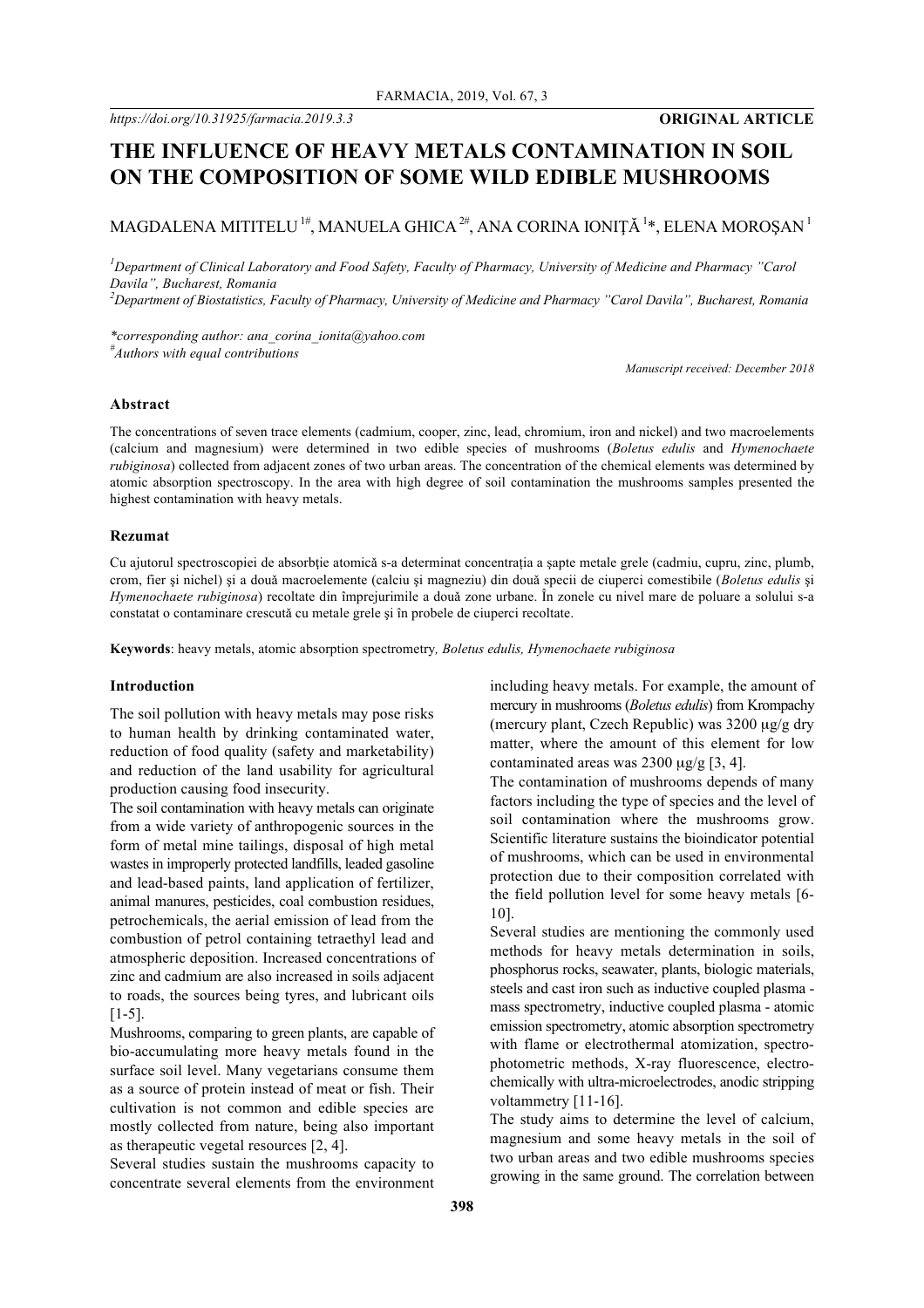*Statistical analyses*

the chemical composition of soil and the mushrooms was also considered for analyses in order to identify potential bioindicators of heavy metal soil pollution.

#### **Materials and Methods**

The concentrations of seven trace elements (cadmium, cooper, zinc, lead, chromium, iron and nickel) and two macroelements (calcium and magnesium) were determined in both two edible species of mushrooms (*Boletus edulis* and *Hymenochaete rubiginosa*) and respectively soil samples where the mushrooms were grown.

The mushrooms were collected from adjacent zones of two neighbouring cities (noted soil 1 and soil 2) during September - November 2017. The samples from the two species of mushrooms were analysed from each urban area by atomic absorption spectrometry. In order to analyse the concentrations of heavy metals, the mushrooms samples were washed, hashed, dried at 105°C for 24 hours and mineralized by the wet digestion method (mixture of  $66\%$  HNO<sub>3</sub> and  $98\%$  $H_2SO_4$ ). The soil samples were dried and mineralised by wet digestion method too. All samples were homogenised and 2 g of homogenate were weighed, placed in vessels in the ash unit with 10 mL 65% HNO<sub>3</sub>, 5 mL 37% HCl and 2 mL 35%  $H<sub>2</sub>O<sub>2</sub>$  and gradually heated (Velp DK-6 Heating Digester) (150ºC for 1 h, 200ºC for 2 h, 250ºC for 1 h, 300ºC for 2 hours). The solutions were allowed to cool at room temperature, transferred into 25 mL volumetric flasks and diluted with ultra-distilled water [6, 7].

All used reagents were of analytical grade (Merck). The solutions were analysed with an atomic absorption spectrophotometer Shimadzu AA 6300 (air/acetylene flame) in order to determine the heavy metals concentration: cadmium (λ = 228.8 nm), cooper (λ = 324.7 nm), zinc ( $\lambda$  = 213.9 nm), lead ( $\lambda$  = 217 nm), chromium ( $\lambda = 357.9$  nm), iron ( $\lambda = 378$  nm) and nickel ( $\lambda$  = 232 nm), calcium ( $\lambda$  = 422.7 nm) and magnesium ( $\lambda$  = 285.2 nm). A blank digestion solution was made for comparison. A standard solution for each element under investigation was prepared and used for calibration. The determinations were performed in triplicate for each solution. Results are expressed as Mean  $\pm$  SD (standard deviation).

Biostatistical analysis was implemented using the R statistical software (R version 3.5.3). The multivariate analysis of the variance (MANOVA) was utilized to analyse two factors (mushrooms and area) and nine chemical elements found in mushrooms, using bootstrap approach. We analysed each dependent variable in relation to both factors through the twoway analysis of variance (ANOVA) and we also found important descriptive statistics and confident intervals for the mean. Our data were verified for normality using Shapiro-Wilk's test and that data conformed to the assumption of normality. We used, also, the t-student to find if there is a difference between samples for different concentration of some chemical elements and the correspondent samples from the 2 type of soil. Finally, we analysed the influence of the concentration of some chemical elements from the soil on the concentration determined in the mushrooms. Statistical significance level was considered at 5% ( $p = 0.05$ ) [17-19].

The normal levels for certain heavy metals in soil in respect to Romanian legislation according to Order no 765/1997 of the Ministry of Waters and Forests [20] are: cadmium 1  $\mu$ g/g, cooper 20  $\mu$ g/g, zinc 100  $\mu$ g/g, lead 20  $\mu$ g/g, chromium 30  $\mu$ g/g and nickel 20  $\mu$ g/g.

#### **Results and Discussion**

The calcium, magnesium and heavy metal concentrations in analysed samples are presented in Tables I - IV. The relation between the soil concentration and the mushrooms level of the analysed chemical elements are presented in Figure 1.

The data presented in Tables I - IV revealed that there were some differences between the chemical elements concentrations in soil samples collected from different areas due to the industrial activities specific of each urban zone. We observed that heavy metals concentrations in soil samples overtake normal value. The concentrations of cadmium, cooper, nickel, lead and zinc in the soil samples from urban area 2 (soil 2) were exceeding the normal range. The highest concentrations of cooper (88.3  $\pm$  3.1 µg/g), chromium  $(43.1 \pm 1.5 \text{ µg/g})$  and zinc  $(81.2 \pm 2.7 \text{ µg/g})$  were detected in the soil samples from urban area 1 (soil 1).

**Table I**

| Sample                        | Calcium                     | <b>Magnesium</b>            |
|-------------------------------|-----------------------------|-----------------------------|
| Soil $1(S1)$                  | $2900.02 \pm 2.4$ ppm       | $2300.01 \pm 2.8$ ppm       |
| Soil $2(S2)$                  | $3400.02 \pm 1.3$ ppm       | $2800.03 \pm 2.5$ ppm       |
| <i>Boletus</i> sample from S1 | $0.62 \pm 2.6 \,\mu g/g$    | $0.71 \pm 1.7 \,\mu g/g$    |
| Boletus sample from S2        | $1.05 \pm 1.3 \,\mu g/g$    | $0.65 \pm 1.1 \text{ µg/g}$ |
| Hymenochaete sample from S1   | $0.87 \pm 1.2 \,\mu g/g$    | $1.22 \pm 2.2 \,\mu g/g$    |
| Hymenochaete sample from S2   | $0.44 \pm 3.1 \text{ µg/g}$ | $0.75 \pm 2.5 \text{ µg/g}$ |

Macroelements concentrations in the analysed mushroom and soil samples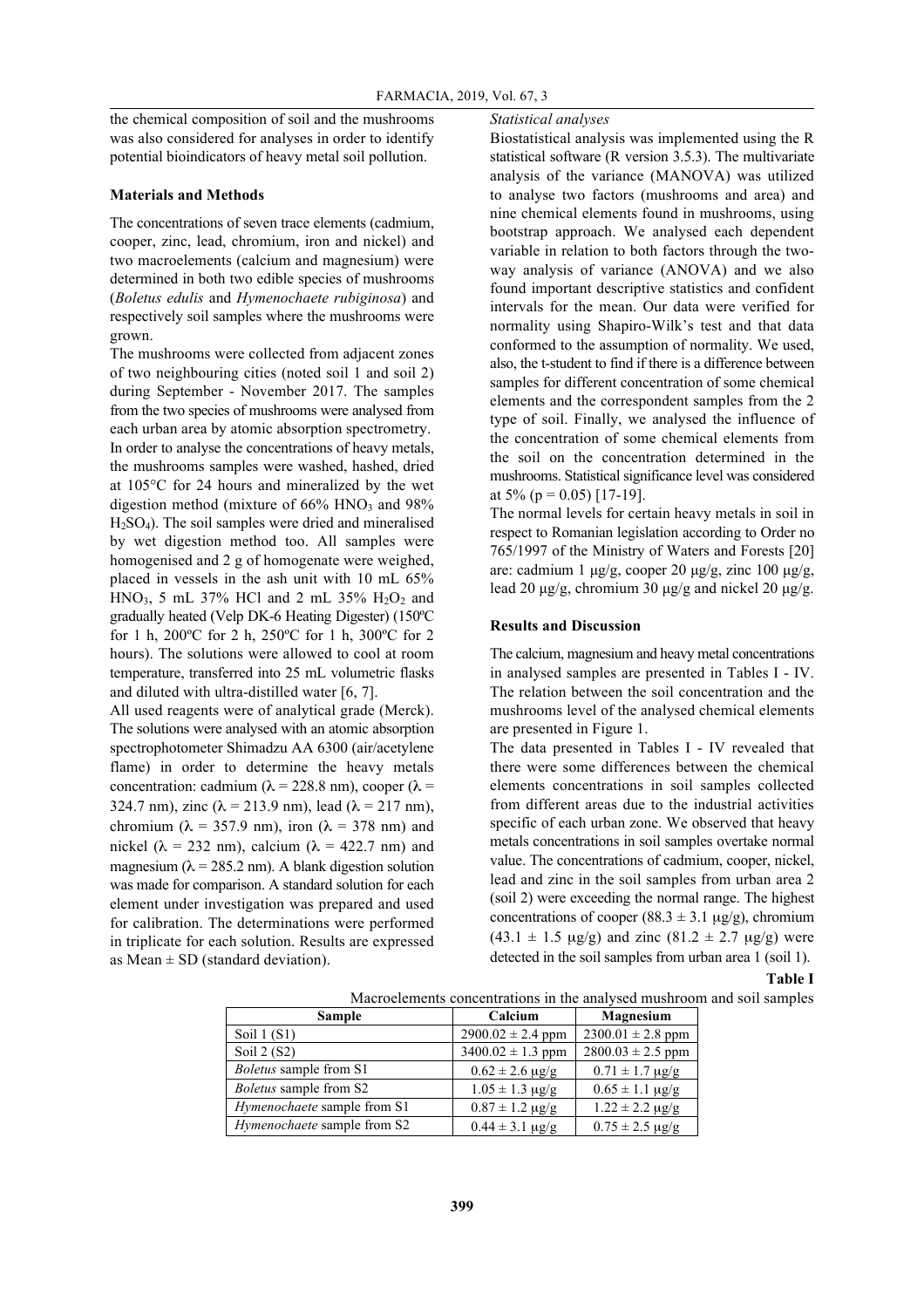Using the multivariate analysis, we analysed the simultaneous research of the combination of multiple variables. The following characteristics were selected for the analyses: number and type of factors (independent variables) and number and type of dependent variables.

For the studied experiment we considered 2 factors presented through categorical type variables. The first factor characterizes the type of fungus studied (*Boletus* and *Hymenochaete*) and the second factor characterizes the area from which they were collected (noted by "soil 1" and "soil 2"). The dependent variables are of continuous type and there are nine in number, representing the values of the chemical element concentrations analysed in the study: calcium, magnesium, iron, copper, cadmium, chromium, nickel, lead and zinc, relative to the type of mushrooms studied and the area from which they were collected (Figure 1).

The multivariate analysis of the variance (MANOVA) was the most suitable statistical technique for this experiment to separate and test the significance of the effects caused by the unilateral and simultaneous action of the two factors on dependent variables.

Although the assumptions on the parametric test are fulfilled, especially the multivariate normality, the independence of the data and the homogeneity of the covariant at different levels of the factors, there was still a problem related to the low number of values relative to each sampled subgroup, which could create a low confidence in interpreting the estimated results. Thus, we applied the multivariate analysis of variance using bootstrap approach, due to the resampling technique [8] with minimal assumptions [7].

In our study we found very significant effects ( $p \le$ 0.001) for both factors and also a very significant interaction ( $p < 0.001$ ) between the type of mushrooms and the soil from which it was harvested at a level of significance  $\alpha = 0.05$ .

In the situation where we had achieved significant effects it was important to continue the statistical analysis by post-hoc tests to verify which of the dependent variables and what level of factor are responsible for the level of significance obtained above in the multivariate case. So, we treated each dependent variable in relation to both factors through the 2-way analysis of variance (ANOVA) to compare the differences obtained between the averages of the dependent variable relative to the levels of the two factors.

**Table II** Heavy metals concentration (reported at dry weight) in soil samples

| <b>Chemical</b> | <b>Normal value</b> | Soil 1         | Soil 2          |
|-----------------|---------------------|----------------|-----------------|
| element         | $(\mu g/g)$         | $(\mu g/g)$    | $(\mu g/g)$     |
| Iron            |                     | $42.4 \pm 1.4$ | $55.1 \pm 3.4$  |
| Cooper          | 20                  | $88.3 \pm 3.1$ | $63.2 \pm 2.2$  |
| Cadmium         |                     | $0.3 \pm 1.1$  | $6.1 \pm 2.8$   |
| Chromium        | 30                  | $43.1 \pm 1.5$ | $30.7 \pm 1.7$  |
| Nickel          | 20                  | $20.9 \pm 2.1$ | $34.2 \pm 1.9$  |
| Lead            | 20                  | $17.9 \pm 2.5$ | $35.6 \pm 3.3$  |
| Zinc            | 100                 | $81.2 \pm 2.7$ | $271.4 \pm 3.5$ |

#### **Table III**

Heavy metals concentration (reported at dry weight) in *Boletus edulis* samples

| Element  | Soil 1 $(\mu g/g)$ | Soil 2 $(\mu g/g)$ |
|----------|--------------------|--------------------|
| Iron     | $10.5 \pm 3.7$     | $8.72 \pm 2.8$     |
| Cooper   | $9.24 \pm 2.2$     | $7.3 \pm 2.1$      |
| Cadmium  | $0.33 \pm 2.4$     | $3.9 \pm 3.1$      |
| Chromium | $4.21 \pm 1.7$     | $3.1 \pm 1.2$      |
| Nickel   | $0.32 \pm 1.6$     | $0.71 \pm 1.9$     |
| Lead     | $0.85 \pm 2.8$     | $1.4 \pm 1.4$      |
| Zinc     | $1.9 \pm 3.5$      | $2.61 \pm 3.4$     |

### **Table IV**

Heavy metals concentration (reported at dry weight) in *Hymenochaete rubiginosa* samples

| <b>Chemical element</b> | Soil 1 $(\mu g/g)$ | Soil 2 $(\mu g/g)$ |
|-------------------------|--------------------|--------------------|
| Iron                    | $7.6 \pm 2.9$      | $9.2 \pm 2.4$      |
| Cooper                  | $11.82 \pm 3.4$    | $8.31 \pm 1.5$     |
| Cadmium                 | $1.21 \pm 2.7$     | $5.11 \pm 1.2$     |
| Chromium                | $6.5 \pm 2.2$      | $3.3 \pm 2.6$      |
| Nickel                  | $0.22 \pm 3.5$     | $0.68 \pm 2.1$     |
| Lead                    | $0.31 \pm 3.2$     | $1.51 \pm 3.3$     |
| Zinc                    | $1.43 \pm 2.9$     | $2.54 \pm 3.4$     |

There were also some variations of elements concentration in mushroom samples analysed. The highest concentrations of chromium  $(6.5 \pm 2.2 \text{ µg/g})$ were detected in *Hymenochaete rubiginosa* samples from soil 1 where was founded a high concentration of chromium in soil, lead  $(1.51 \pm 3.3 \text{ µg/g})$  and cadmium (5.11  $\pm$  1.2 µg/g) in high concentrations were detected in *Hymenochaete rubiginosa* samples from soil 2, in change, in *Boletus edulis* samples from soil 2 (Table III) were detected the highest amounts of nickel  $(0.71 \pm 1.9 \text{ µg/g})$  and zinc  $(2.61 \pm 3.4 \text{ µg/g})$ . The samples belonging to the soil 2 presented also high concentrations in lead, cadmium, nickel and zinc (Table II).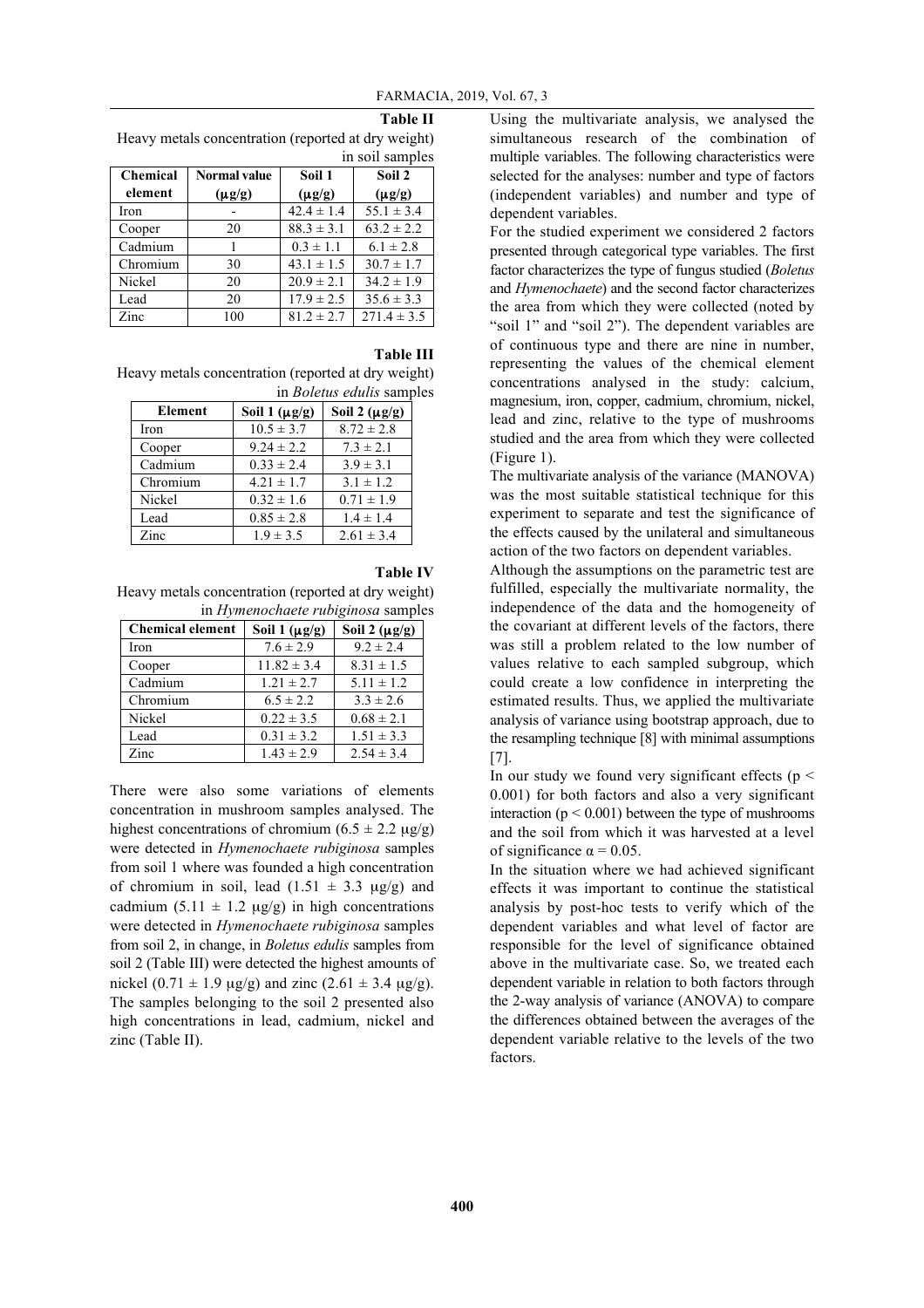

FARMACIA, 2019, Vol. 67, 3

Box plots considering the relation between the analysed chemical element (calcium, magnesium, cadmium, chromium, copper, iron, nickel, lead, zinc) and mushroom species from both soils (S1.B = *Boletus sp*. in soil 1, S2.B = *Boletus sp*. in soil 2, S1.H = *Hymenochaete sp*. in soil 1, S2.H = *Hymenochaete sp*. in soil 2

In relation to the first factor, there were extremely significant differences noted between the two soils only for copper ( $p < 0.001$ ), cadmium ( $p < 0.001$ ), chromium ( $p < 0.001$ ), nickel ( $p < 0.001$ ) and zinc  $(p < 0.001)$ . in relation to the second factor, significant differences were observed between the two types of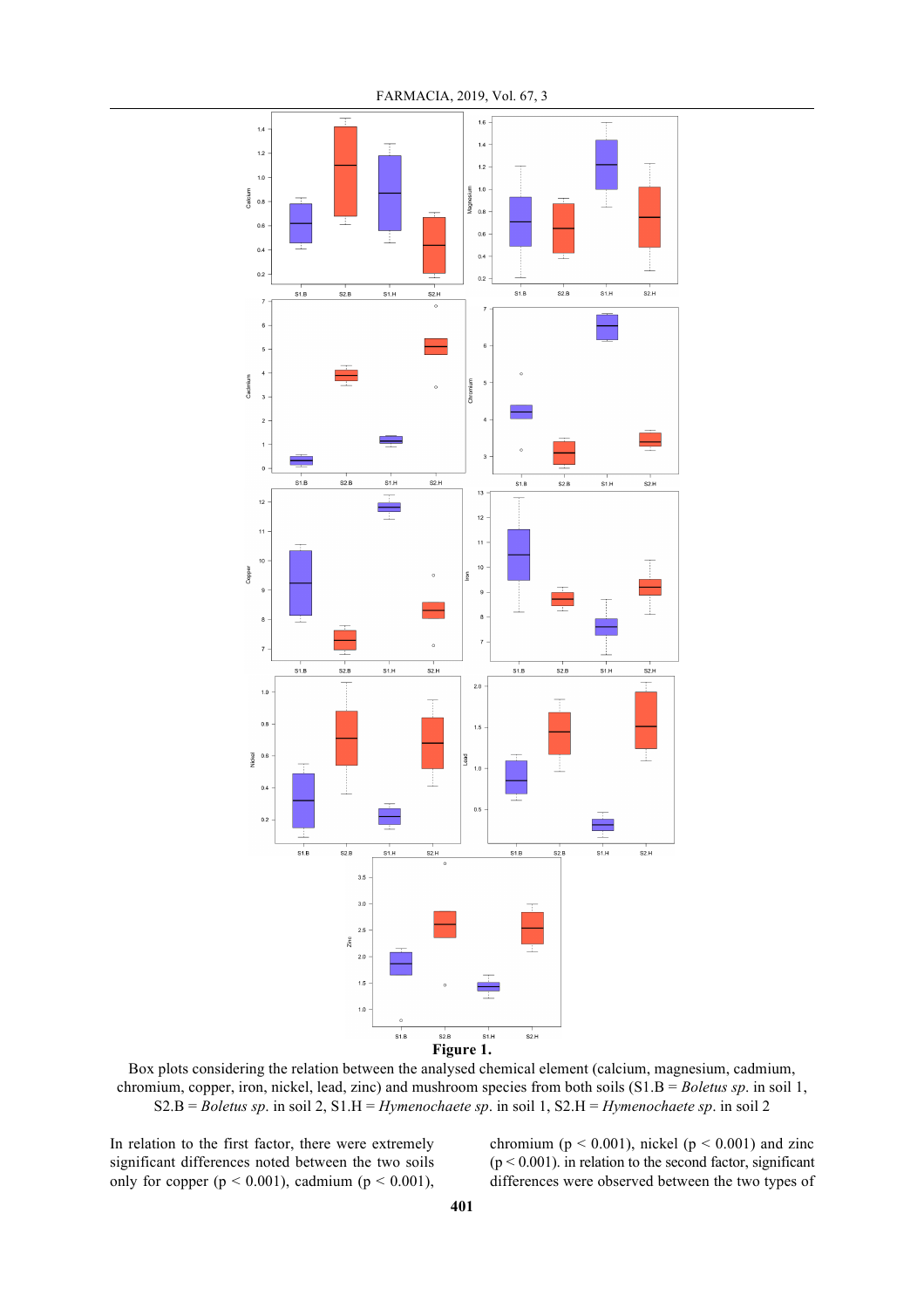fungus only at magnesium ( $p = 0.026$ ), iron ( $p = 0.006$ ), copper ( $p < 0.001$ ), cadmium ( $p < 0.001$ ), chromium  $(p < 0.001)$  and lead  $(p = 0.07)$ . Also, a significant interaction between the area factor and the fungus factor was observed only in calcium ( $p = 0.001$ ), iron (p < 0.001), copper (p = 0.014), chromium (p < 0.001) and lead ( $p = 0.007$ ).

To explain the differences between the averages of the samples for various chemical elements depending on the factor area we conducted a separate statistical analysis. We introduced a new variable in the statistical study that represents the concentration of chemical element for each area from which the mushrooms studied were collected.

In order to demonstrate an influence of soil copper on the mushrooms *Boletus*, we performed t-student and for  $p < 0.001$  the average concentrations (noted with m) measured in relation with the two soils  $(m_1 = 88.3)$ and  $m_2$  = 63.21) are extremely significance (Figure 2). Also, a significant difference was observed at a  $p =$ 0.006 between the concentrations of copper from the *Boletus* mushrooms relative to the two studied areas ( $m_l$  = 9.24 and  $m_2$  = 7.29). The trend is ascendant, that is, the amount of copper in the soil implies a high amount in *Boletus* and therefore there is a positive correlation given by the Pearson coefficient 0.95 in soil 1 and 0.88 in soil 2 and the regression lines are suggestive in this case.



**Figure 2.**

The correlation between the copper concentrations in the mushroom species determined in both types of soil



Proportion of errors without (a) and with (b) influence of copper concentration in soil



The correlation between the nickel concentration in the *Bolletus sp*. (a) and *Hymenochaete* sp. (b) and cadmium concentration in *Bolletus sp*. (c) determined in both types of soil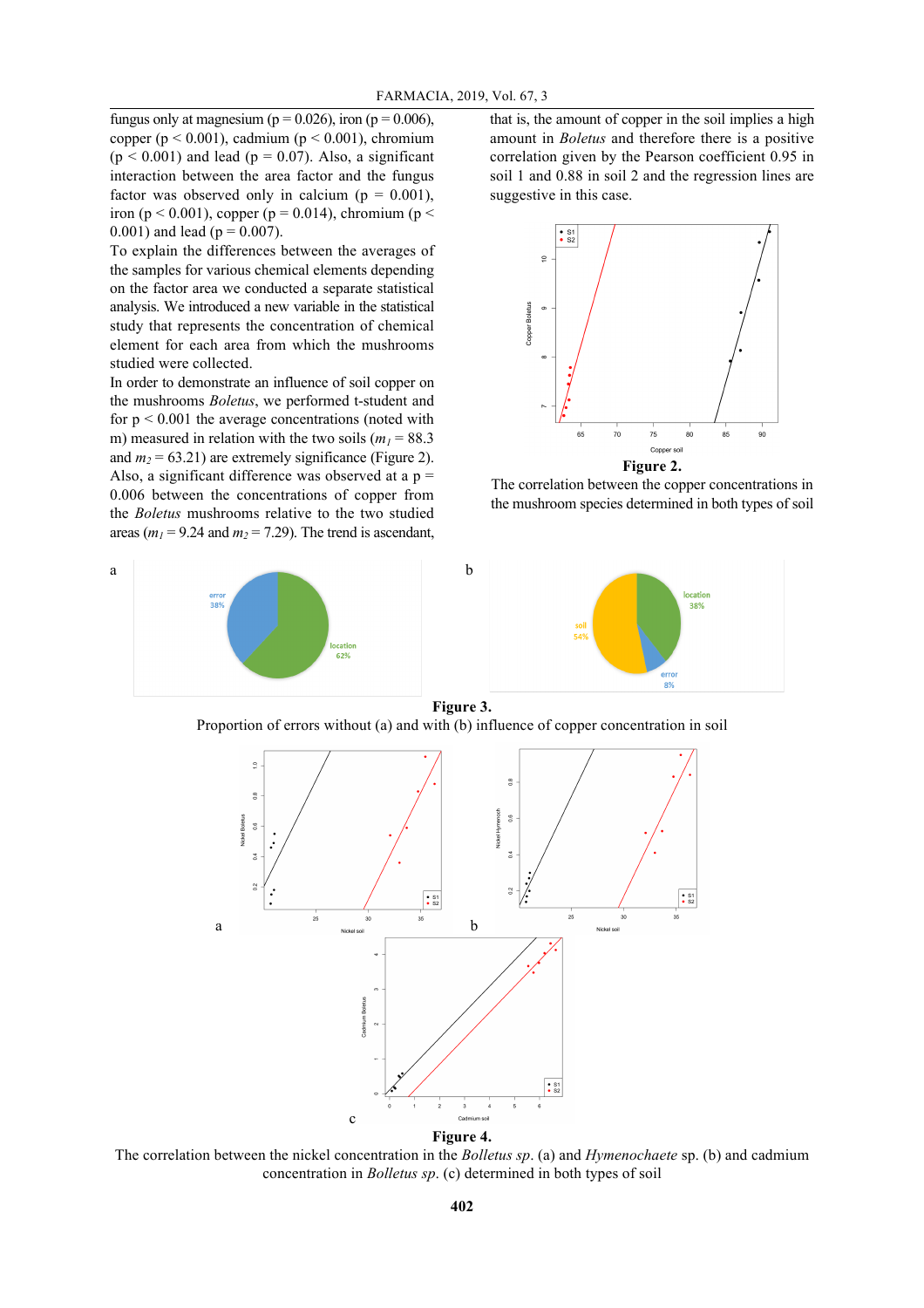Thus, we performed the analysis of covariance (ANCOVA) that involves the existence of a covariate (a continuous variable as independent one) that represents copper concentration found in the soil of each area under study to check how much influences the concentration of copper from *Boletus* samples. As a result of the ANCOVA analysis we can see that the covariate explains  $53.7\% \approx 54\%$  of the variability of the concentration of copper from *Boletus* samples to a  $p < 0.001$  and an error of only 8%, unlike the situation where the covariate is missing and the error is 38% (Figure 3).

Similarly, we obtain that the concentration of nickelsoil (Figure 4) explains 53.14% of the variability of the concentration of nickel from the *Hymenochaete* samples to a  $p = 0.001$  and 36.7% of the variability of the concentration of nickel from the *Boletus* samples to a  $p = 0.019$ . Also, we find that the concentration of cadmium-soil explains 73.3% of the variability of the concentration of cadmium from the *Boletus* samples to a  $p < 0.001$ .

#### **Conclusions**

There were some variations of trace elements amount between mushroom samples analysed. The calcium and magnesium are typical essential elements for different biota and these metals were usually found in higher concentrations than toxic elements.

In the areas with high degree of soil contamination the mushrooms samples have presented the highest contamination with heavy metals. The highest concentrations of chromium were detected in *Hymenochaete rubiginosa* samples from the soil 1, lead and cadmium in high concentrations were detected in *Hymenochaete rubiginosa* samples from soil collected in urban area 2, in change, in *Boletus edulis* samples from soil 2 were detected the highest amounts of nickel and zinc. An increased contamination with heavy metals of edible species of analysed mushrooms was due to the soil contamination with potential human health threat due to the mushroom's consumption in the alimentation.

According to the statistical analyses results, *Boletus edulis* is a potential marker of soil pollution for some heavy metals with toxic effect for human healthy such as nickel, cadmium, copper, chromium and iron.

The most likely source of the contamination in both analysed urban areas was the high automobile traffics. Wild-growing mushrooms are valued ingredients of usual food or special dishes in the tradition of many people from those areas, but mushrooms could act as an effective bio-sorbent of toxic metals. Based upon the present safety standards, consumption of those mushrooms that grow in the polluted urban area should be avoided.

#### **References**

- 1. Farrell M, Perkins WT, Hobbs PJ, Griffith GW, Jones DL, Migration of heavy metals in soil as influenced by compost amendments. *Environmental Pollution*, 2010; 158 (1): 55-64.
- 2. Hovanet MV, Dociu N, Dinu M, Ancuceanu R, Morosan E, Oprea E, A comparative physicochemical analysis of *Acer platanoides* and *Acer pseudoplatanus* seed oils. *Rev Chim (Bucharest)*, 2015; 66(7): 987-991.
- 3. Csuros M, Csuros Cs, Environmental sampling and analysis for metals. *Ed. Lewis Publishers CRC Press LLC*, 2002, 404.
- 4. Hovanet MV, Oprea E, Ancuceanu RV, Duţu LE, Budura EA, Şeremet O, Ancu I, Morosan E, Wound Healing Properties of *Ziziphus jujuba* Mill. Leaves. *Rom Biotech Lett.*, 2016; 21(5): 11842-11849.
- 5. Gîrd CE, Nencu I, Costea T, Duţu LE, Popescu ML, Ciupitu N, Quantitative analysis of phenolic compounds from *Salvia officinalis* L. leaves. *Farmacia*, 2014; 62(4): 649-657
- 6. Sarikurkcu C, Tepe B, Kocak MS, Uren MC, Metal concentration and antioxidant activity of edible mushrooms from Turkey. *Food Chem.*, 2015; 175: 549-555.
- 7. Árvay J, Tomáša J, Hauptvogl M, Kopernická M, Kováčik A, Bajčan D, Massányi P, Contamination of wild grown edible mushrooms by heavy metals in a former mercury-mining area. *J Environ Sci Health B.*, 2014; 49: 815-827.
- 8. Falandysz J, Bielawski L, Mercury and its bioconcentration factors in brown birch scaber stalk (*Leccinum scabrum*) from various sites in Poland. *Food Chem.*, 2007; 105: 635-640.
- 9. Mititelu M, Ioniţă C, Moroşan E, Research regarding integral processing of mussels from Black Sea. *Farmacia*, 2014; 62(3): 625-632.
- 10. Falandysz J, Drewnowska M, Distribution of mercury in *Amanita fulva* (Schaeff) Secr mushrooms: accumulation, loss in cooking and dietary intake. *Ecotoxicol Environ Safe.*, 2015; 115: 49-54.
- 11. Falandysz J, Mazur A, Drewnowska M, Kojta AK, Jarzyńska G, Dryżałowska A, Nnorom IC, Mercury in fruiting bodies of dark honey fungus (*Armillaria solidipes*) and beneath substratum soils collected from spatially distant areas. *J Sci Food Agric.*, 2013; 93: 853-858.
- 12. Krasińska G, Falandysz J, Mercury in orange birch bolete *Leccinum versipelle* and soil substratum: Bio-concentration by mushroom and probable dietary intake by consumers. *Environ Sci Pollut Res.*, 2016; 23: 860-869.
- 13. Ioniţă C, Mititelu M, Moroşan M, Analysis of heavy metals and organic pollutants from some Danube river fishes. *Farmacia*, 2014; 62(2): 299-305.
- 14. Mititelu M, Moroşan E, Neacsu SM, Ioniţă EI, Research regarding the pollution degree from Romanian Black Sea coast. *Farmacia*, 2018; 66(6): 1059-1063.
- 15. Oprea E, Fărcăşanu IC, *Vaccinium corymbosum* L. (blueberry) extracts exhibit protective action against cadmium toxicity in *Saccharomyces cerevisiae* cells. *Food Chem.*, 2014; 152: 516-521.